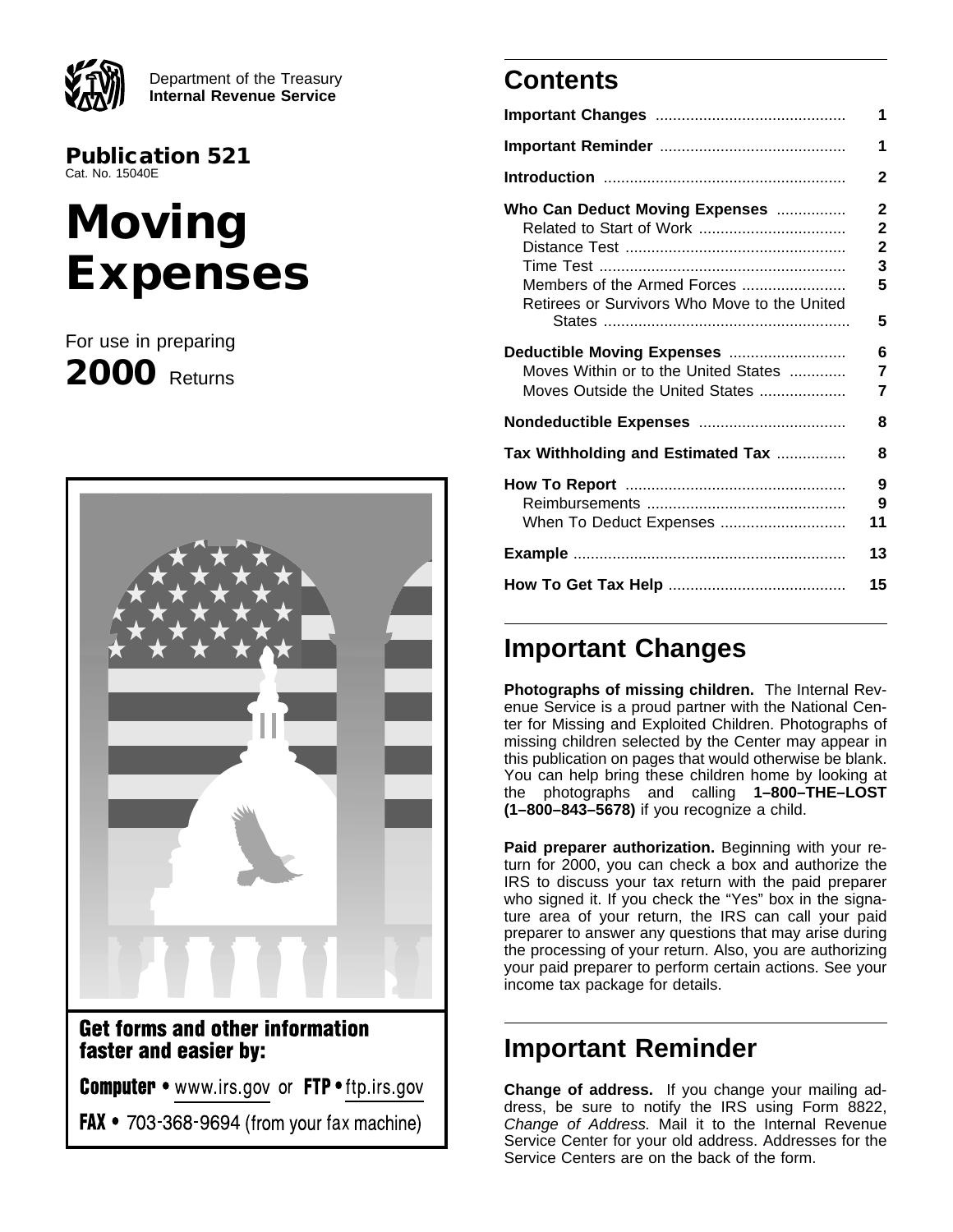### **Introduction**

This publication explains the deduction of certain expenses of moving to a new home because you changed job locations or started a new job. This explanation includes the following topics.

- Who can deduct moving expenses.
- What moving expenses are deductible.
- What moving expenses are not deductible.
- Tax withholding and estimated tax.
- How to report your moving expenses.

A filled-in illustration of an example is also shown near the end of the publication.

You may qualify for the deduction whether you are self-employed or an employee. The expenses must be related to starting work at your new job location. However, certain retirees and survivors may qualify to claim the deduction even if they are not starting work at a new job location. See Who Can Deduct Moving Expenses.

**Home defined.** Your **home** means your main home (residence). It can be a house, apartment, condominium, houseboat, house trailer, or similar dwelling. It does not include other homes owned or kept up by you or members of your family. It also does not include a seasonal home, such as a summer beach cottage. Your **former home** means your home before you left for your new job location. Your **new home** means your home within the area of your new job location.

**Comments and suggestions.** We welcome your comments about this publication and your suggestions for future editions.

You can e-mail us while visiting our web site at **www.irs.gov/help/email2.html**.

You can write to us at the following address:

Internal Revenue Service Technical Publications Branch W:CAR:MP:FP:P 1111 Constitution Ave. NW Washington, DC 20224

We respond to many letters by telephone. Therefore, it would be helpful if you would include your daytime phone number, including the area code, in your correspondence.

#### **Useful Items**

You may want to see:

#### **Publication**

**523** Selling Your Home

#### **Form (and Instructions)**

 **3903** Moving Expenses

**8822** Change of Address

See How To Get Tax Help, near the end of this publication, for information about getting the publication and the forms listed.

# **Who Can Deduct Moving Expenses**

You can deduct your allowable moving expenses if your move is closely related to the start of work. You also must meet the distance test and the time test. These two tests are discussed later.

**Retirees or survivors.** You may be able to deduct the expenses of moving to the United States or its possessions even if the move is not related to a new job. You must have worked outside the United States or be a survivor of someone who did. See Retirees or Survivors Who Move to the United States, later.

### **Related to Start of Work**

Your move must be closely related, both in time and in place, to the start of work at your new job location.

**Closely related in time.** You can generally consider moving expenses incurred within one year from the date you first reported to work at the new location as closely related in time to the start of work. It is not necessary that you arrange to work before moving to a new location, as long as you actually do go to work.

If you do not move within one year of the date you begin work, you ordinarily cannot deduct the expenses unless you can show that circumstances existed that prevented the move within that time.

**Example.** Your family moved more than a year after you started work at a new location. You delayed the move for 18 months to allow your child to complete high school. You can deduct your allowable moving expenses.

**Closely related in place.** You can generally consider your move closely related in place to the start of work if the distance from your new home to the new job location is not more than the distance from your former home to the new job location. A move that does not meet this requirement may qualify if you can show that:

- 1) You are required to live at that home as a condition of your employment, or
- 2) You will spend less time or money commuting from your new home to your new job.

### **Distance Test**

Your move will meet the distance test if your new main job location is **at least 50 miles** farther from your former home than your old main job location was from your former home. For example, if your old main job was 3 miles from your former home, your new main job must be at least 53 miles from that former home.

The distance between a job location and your home is the shortest of the more commonly traveled routes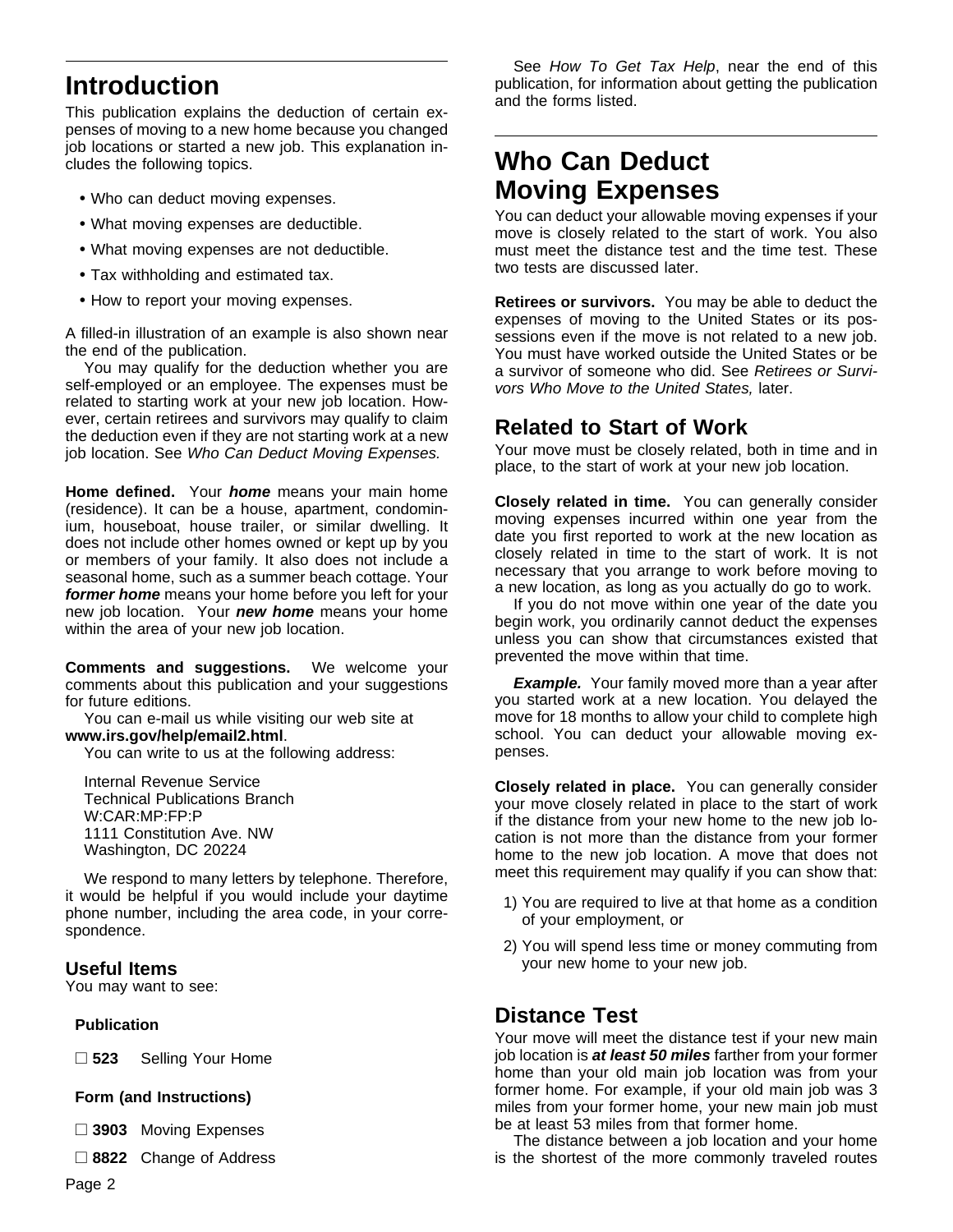

between them. The distance test considers only the location of your former home. It does not take into account the location of your new home. See Figure A.

**Example.** You moved to a new home less than 50 miles from your former home because you changed main job locations. Your old main job was 3 miles from your former home. Your new main job is 60 miles from that home. Because your new main job is 57 miles farther from your former home than the distance from your former home to your old main job, you meet the 50-mile distance test.

**First job or return to full-time work.** If you go to work full time for the first time, your place of work must be at least 50 miles from your former home to meet the distance test. If you go back to full-time work after a substantial period of part-time work or unemployment, your place of work also must be at least 50 miles from your former home.

**TIP Exception for Armed Forces.** If you are in the Armed Forces and you moved because of a permanent change of station, you do not have to meet the distance test. See Members of the Armed Forces, later.

**Main job location.** Your main job location is usually the place where you spend most of your working time. A new job location is a new place where you will work permanently or indefinitely rather than temporarily. If there is no one place where you spend most of your working time, your main job location is the place where

your work is centered, such as where you report for work or are otherwise required to "base" your work.

**Union members.** If you work for several employers on a short-term basis and you get work under a union hall system (such as a construction or building trades worker), your main job location is the union hall.

**More than one job.** If you have more than one job at anytime, your main job location depends on the facts in each case. The more important factors to be considered are:

- The total time you spend at each place,
- The amount of work you do at each place, and
- How much money you earn at each place.

### **Time Test**

To deduct your moving expenses, you also must meet one of the following time tests. See Table 1.

**Time test for employees.** If you are an employee, you must work full time for at least **39 weeks during the first 12 months** after you arrive in the general area of your new job location. For this time test, count only your full-time work as an employee; do not count any work you do as a self-employed person. You do not have to work for the same employer for the 39 weeks. You do not have to work 39 weeks in a row. However, you must work full time within the same general commuting area. Full-time employment depends on what is usual for your type of work in your area.

**Temporary absence from work.** You are considered to be a full-time employee during any week you are temporarily absent from work because of illness,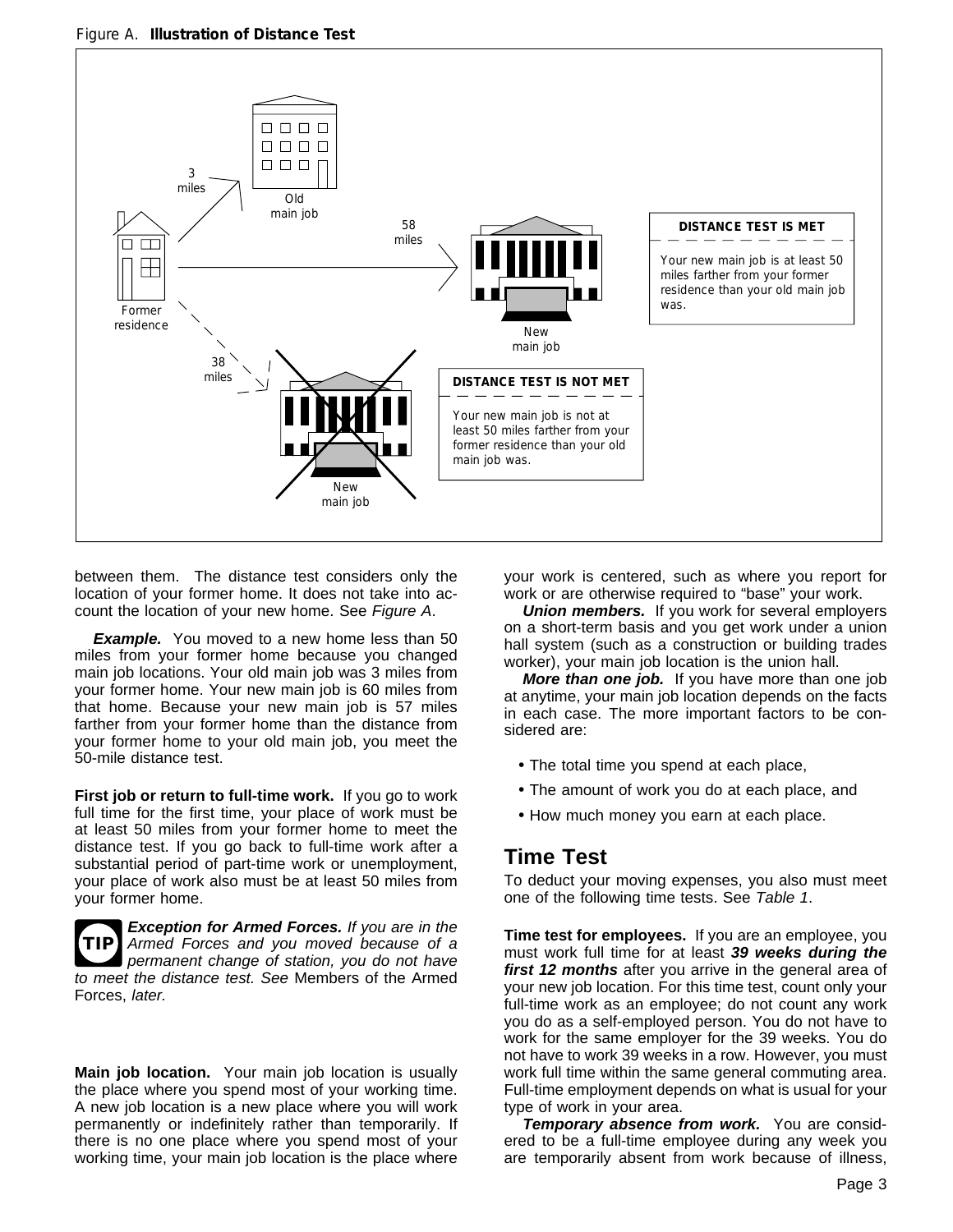strikes, lockouts, layoffs, natural disasters, or similar causes. You are also considered a full-time employee during any week you are absent from work for leave or vacation provided for in your work contract or agreement.

Seasonal work. If your work is seasonal, you are considered to be working full time during the off season only if your work contract or agreement covers an offseason period and that period is less than 6 months. For example, a school teacher on a 12-month contract who teaches on a full-time basis for more than 6 months is considered a full-time employee for the entire 12 months.

**Time test for self-employed persons.** If you are self-employed, you must work full time for at least **39 weeks during the first 12 months AND** for a total of at least **78 weeks during the first 24 months** after you arrive in your new job location. For this time test, count any full-time work you do as an employee or as a selfemployed person. You do not have to work for the same employer or be self-employed in the same trade or business for the 78 weeks, but you do have to work in the same general commuting area.

**Self-employment.** You are self-employed if you work as the sole owner of an unincorporated business or as a partner in a partnership carrying on a business. You are not considered self-employed if you are semiretired, are a part-time student, or work only a few hours each week.

**Full-time work.** You can only count those weeks you work full time as a week of work. Whether you work full time during any week depends on what is usual for your type of work in your area. For example, you are a self-employed dentist and maintain office hours 4 days a week. You are considered to perform services full time if maintaining office hours 4 days a week is not unusual for other self-employed dentists in the area.

**Temporary absence from work.** You are considered to be self-employed on a full-time basis during any week you are temporarily absent from work because of illness, strikes, natural disasters, or similar causes.

**Seasonal trade or business.** If your trade or business is seasonal, the off-season weeks when no work is required or available may be counted as weeks of performing services full time. The off season must be less than 6 months and you must work full time before and after the off season.

For example, you own and operate a motel at a beach resort. You are considered self-employed on a full-time basis during the weeks of the off season if the motel is closed for less than 6 months and you work as a full-time operator of the motel before and after the off season.

**TIP Joint return.** If you are married and file a joint return and both you and your spouse work full time, either of you can satisfy the full-time work test. However, you cannot combine the weeks your spouse worked with the weeks you worked to satisfy that test.

| Table 1. Satisfying the Time Test for Employees |
|-------------------------------------------------|
| and Self-employed Persons                       |

| IF you are                                                                                                    | THEN you satisfy the<br>time test by meeting                                                                                       |
|---------------------------------------------------------------------------------------------------------------|------------------------------------------------------------------------------------------------------------------------------------|
| An employee and become<br>self-employed before<br>satisfying the 39-week<br>test for employees                | The 78-week test for<br>self-employed persons.                                                                                     |
| Self-employed and<br>become an employee<br>before satisfying the<br>78-week test for<br>self-employed persons | The 39-week test for<br>employees, or using the<br>time spent as a full-time<br>employee to satisfy the<br>78-week test.           |
| Both self-employed and<br>an employee at the same<br>time                                                     | The 78-week test for a<br>self-employed person or<br>the 39-week test for an<br>employee based on your<br>principal place of work. |

**Time test not yet met.** You can deduct your moving expenses on your 2000 tax return even if you have not yet met the time test by the date your 2000 return is due. You can do this if you expect to meet the 39-week test in 2001, or the 78-week test in 2001 or 2002. If you deduct moving expenses but do not meet the time test by 2001 or 2002, you must either:

- 1) Report your moving expense deduction as other income on your Form 1040 for the year you cannot meet the test, or
- 2) Amend your 2000 return.

Use Form 1040X, Amended U.S. Individual Income Tax Return, to amend your return.

If you do not deduct your moving expenses on your 2000 return, and you later meet the time test, you can file an amended return for 2000 to take the deduction.

**Example.** You arrive in the general area of your new job on September 15, 2000. You deduct your moving expenses on your 2000 return, the year of the move, even though you have not yet met the time test by the date your return is due. If you do not meet the 39-week test by September 15, 2001, you must either:

- 1) Report as income on your 2001 return the amount you deducted as moving expenses on your 2000 return, or
- 2) Amend your 2000 return.

**Exceptions to the time test.** You do not have to meet the time test if one of the following applies.

- 1) You are in the Armed Forces and you moved because of a permanent change of station. See Members of the Armed Forces, later.
- 2) You moved to the United States because you retired. See Retirees or Survivors Who Move to the United States, later.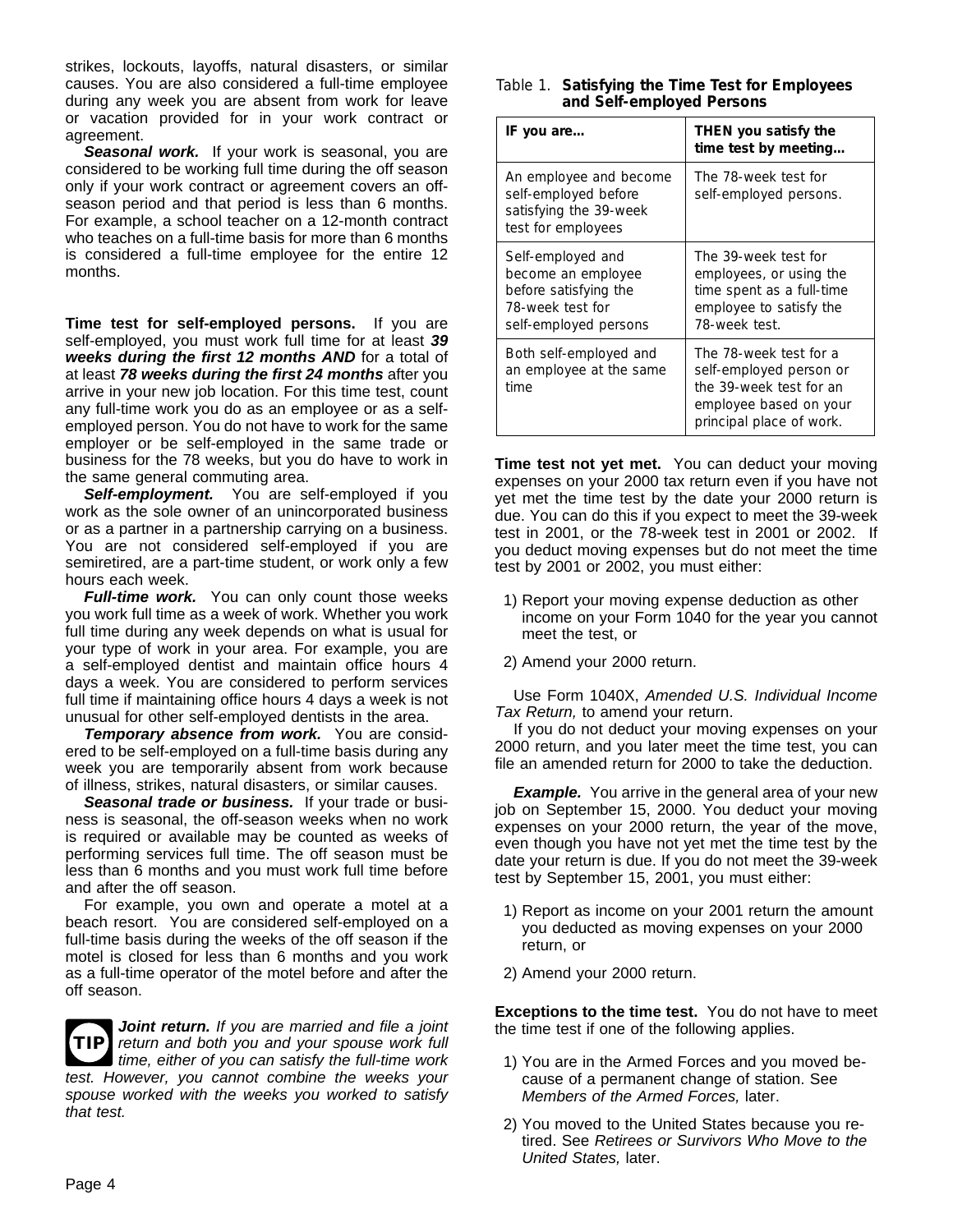- 3) You are the survivor of a person whose main job location at the time of death was outside the United States. See Retirees or Survivors Who Move to the United States, later.
- 4) Your job at the new location ends because of death or disability.
- 5) You are transferred for your employer's benefit or laid off for a reason other than willful misconduct. For this exception, you must have obtained full-time employment, and you must have expected to meet the test at the time you started the job.

### **Members of the Armed Forces**

If you are a member of the Armed Forces on active duty and you move because of a permanent change of station, you do not have to meet the **distance and time tests,** discussed earlier. You can deduct your unreimbursed allowable moving expenses.

A permanent change of station includes:

- 1) A move from your home to the first post of active duty,
- 2) A move from one permanent post of duty to another, and
- 3) A move from your last post of duty to your home or to a nearer point in the United States. The move must occur within one year of ending your active duty or within the period allowed under the Joint Travel Regulations.

**Spouse and dependents.** If a member of the Armed Forces dies, is imprisoned, or deserts, a permanent change of station for the spouse or dependent includes a move to:

- The place of enlistment,
- The member's, spouse's, or dependent's home of record, or
- A nearer point in the United States.

If the military moves you and your spouse and dependents to or from separate locations, the moves are treated as a single move to your new main job location.

**Services or reimbursements provided by government.** Do not include in income the value of moving and storage services provided by the government because of a permanent change of station. In general, if the total reimbursements or allowances you receive from the government because of the move are more than your actual moving expenses, the government should include the excess in your wages on Form W–2. However, the excess portion of a dislocation allowance, a temporary lodging allowance, a temporary lodging expense, or a move-in housing allowance is not included in income.

If your reimbursements or allowances are less than your actual moving expenses, do not include the reimbursements or allowances in income. You can deduct the expenses that exceed your reimbursements. See Deductible Moving Expenses, later.

#### **How to complete Form 3903 for members of the Armed Forces.** Take the following steps.

- 1) Complete lines 1 and 2, using your actual expenses. **Do not** include any expenses for moving services provided by the government. Also do not include any expenses which were reimbursed by an allowance excluded from income.
- 2) Enter on line 4 the total reimbursements and allowances you received from the government for the expenses claimed on lines 1 and 2. **Do not** include the value of moving services provided by the government. Also do not include any part of a dislocation allowance, a temporary lodging allowance, a temporary lodging expense, or a move-in housing allowance.
- 3) Complete line 5. If line 3 is more than line 4, subtract line 4 from line 3 and enter the result on line 5 and on Form 1040, line 26. This is your moving expense deduction. If line 3 is equal to or less than line 4, enter zero on line 5 (you do not have a moving expense deduction). Subtract line 3 from line 4 and, if the result is more than zero, enter it on Form 1040, line 7.

If the military moves you and your spouse and dependents to or from different locations, treat these moves as a single move.



**!** Do not deduct any expenses for moving services provided by the government.

### **Retirees or Survivors Who Move to the United States**

You can deduct your allowable moving expenses if you move to the United States or to a possession of the United States. You do not have to meet the **time test,** discussed earlier, but you must meet the requirements discussed below.

**Retirees who were working abroad.** You can deduct moving expenses for a move to a new home in the United States when you permanently retire. However, both your former main job location and your former home must have been outside the United States.

**Permanently retired.** You are considered permanently retired when you cease gainful full-time employment or self-employment. If, at the time you retire, you intend your retirement to be permanent, you will be considered retired even though you later return to work. Your intention to retire permanently may be determined by:

- 1) Your age and health,
- 2) The customary retirement age for people who do similar work,
- 3) Whether you receive retirement payments from a pension or retirement fund, and
- 4) The length of time before you return to full-time work.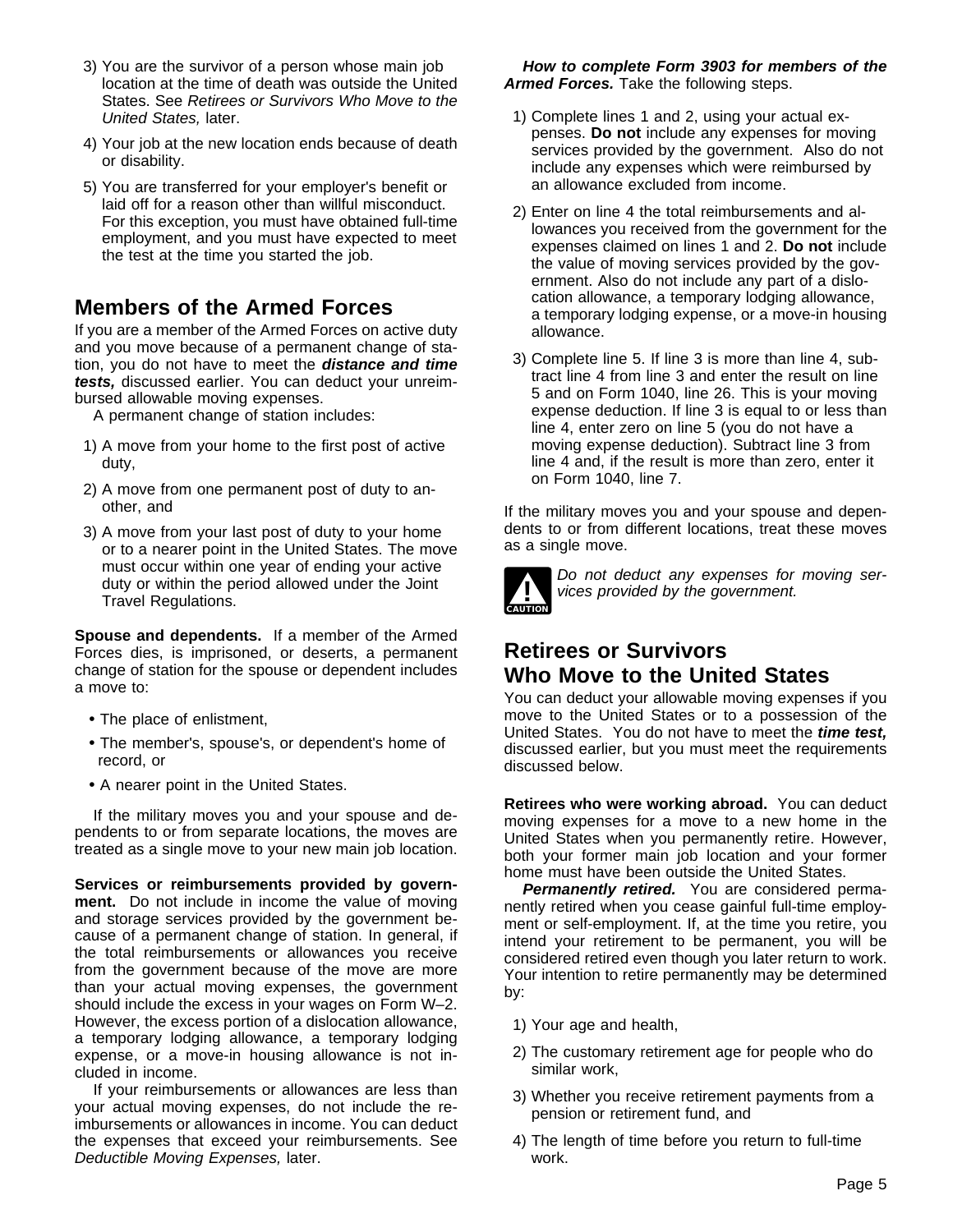

<sup>1</sup> Military persons should see *Members of the Armed Forces* for special rules that apply to them.

<sup>2</sup> Your move must be closely related to the start of work at your new job location. See *Related to Start of Work.*

<sup>3</sup> If you deduct expenses and do not meet this test later, you must either file an amended tax return or report your moving expense deduction as other income. See *Time test not yet met.*

<sup>4</sup> If you became self-employed during the first twelve months, answer YES if your combined time as a full-time employee and self-employed person equals or will equal at least 78 weeks in the first 24 months (including 39 weeks in the first 12 months) after you arrived in the new area.

**Survivors of decedents who were working abroad.** You can deduct moving expenses for a move to a home in the United States if you are the spouse or the dependent of a person whose main job location at the time of death was outside the United States. The move must begin within 6 months after the decedent's death. It must be from the decedent's former home outside the United States. That home must also have been your home.

**When a move begins.** A move begins when one of the following events occurs.

- 1) You contract for your household goods and personal effects to be moved to your home in the United States, but only if the move is completed within a reasonable time.
- 2) Your household goods and personal effects are packed and on the way to your home in the United States.
- 3) You leave your former home to travel to your new home in the United States.

# **Deductible Moving Expenses**

If you meet the requirements discussed earlier, you can deduct the reasonable expenses of:

- 1) Moving your household goods and personal effects (including in-transit or foreign-move storage expenses), and
- 2) Traveling (including lodging but not meals) to your new home.



**!** You cannot deduct any expenses for meals.

**Reasonable expenses.** You can deduct only those expenses that are reasonable for the circumstances of your move. For example, the cost of traveling from your former home to your new one should be by the shortest, most direct route available by conventional transportation. If during your trip to your new home, you stop over,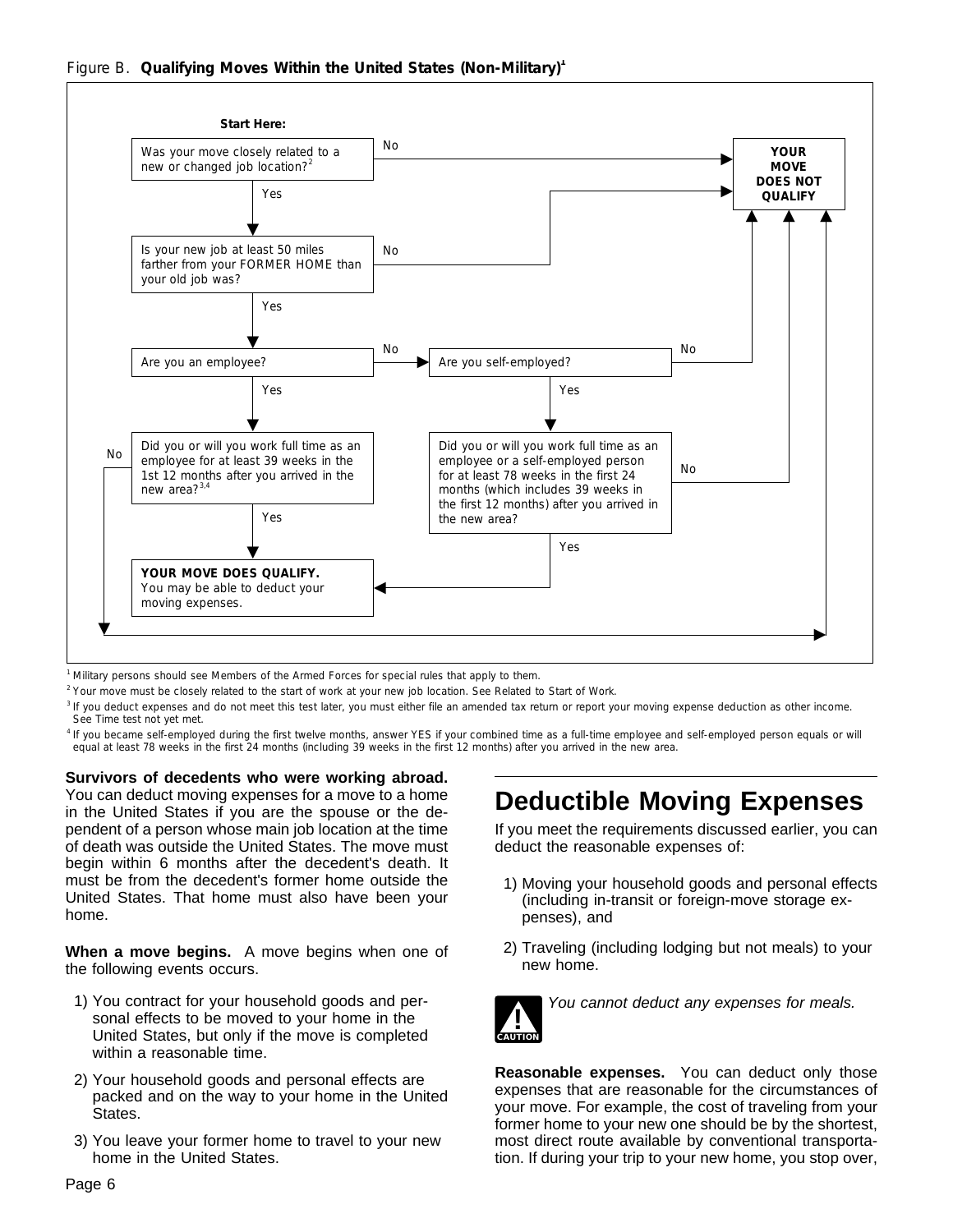or make side trips for sight-seeing, the additional expenses for your stopover or side trips are not deductible as moving expenses.

**Travel by car.** If you use your car to take yourself, members of your household, or your personal effects to your new home, you can figure your expenses by deducting either:

- 1) Your **actual expenses,** such as gas and oil for your car, if you keep an accurate record of each expense, or
- 2) **10 cents a mile.**

When using the standard mileage rate of 10 cents a mile, you can also deduct parking fees and tolls you pay in moving. You cannot deduct any part of general repairs, general maintenance, insurance, or depreciation for your car.

**Member of your household.** You can deduct moving expenses you pay for yourself and members of your household. A member of your household is anyone who has both your former and new home as his or her home. It does not include a tenant or employee, unless you can claim that person as a dependent.

**Location of move.** There are different rules for moving within or to the United States than for moving outside the United States. These rules are discussed separately, next.

#### **Moves Within or to the United States**

If you meet the requirements under Who Can Deduct Moving Expenses, earlier, you can deduct allowable expenses for a move to the area of a new main job location within the United States or its possessions. Your move may be from one United States location to another or from a foreign country to the United States.

**Form 3903.** Use Form 3903 to deduct your moving expenses. An example of a filled-in Form 3903 is shown later. A separate Form 3903 must be completed for each move.

**Household goods and personal effects.** You can deduct the cost of packing, crating, and transporting your household goods and personal effects and those of the members of your household from your former home to your new home. If you use your own car to move your things, see Travel by car, earlier. You can include the cost of storing and insuring household goods and personal effects within **any period of 30 consecutive days** after the day your things are moved from your former home and before they are delivered to your new home.

You can deduct any costs of connecting or disconnecting utilities required because you are moving your household goods, appliances, or personal effects.

You can deduct the cost of shipping your car and your household pets to your new home.

You can deduct the cost of moving your household goods and personal effects from a place other than your former home. Your deduction is limited to the amount it would have cost to move them from your former home.

**Example.** Paul Brown is a resident of North Carolina and has been working there for the last 4 years. Because of the small size of his apartment, he stored some of his furniture in Georgia with his parents. Paul got a job in Washington, DC. It cost him \$300 to move his furniture from North Carolina to Washington and \$1,100 to move his furniture from Georgia to Washington. If Paul shipped his furniture in Georgia from North Carolina (his former home), it would have cost \$600. He can deduct only \$600 of the \$1,100 he paid. The amount he can deduct for moving his furniture is \$900  $($300 + $600).$ 



**!** You cannot deduct the cost of moving furniture you buy on the way to your new home.

**Travel expenses.** You can deduct the cost of transportation and lodging for yourself and members of your household while traveling from your former home to your new home. This includes expenses for the day you arrive. You can include any lodging expenses you had in the area of your former home within one day after you could not live in your former home because your furniture had been moved. You can deduct expenses for only one trip to your new home for yourself and members of your household. However, all of you do not have to travel together or at the same time. If you use your own car, see Travel by car, earlier.

### **Moves Outside the United States**

To deduct allowable expenses for a move outside the United States, you must be a United States citizen or resident alien who moves to the area of a new place of work outside the United States or its possessions. You must meet the requirements under Who Can Deduct Moving Expenses, earlier.

**Form 3903.** Use Form 3903 if you moved outside the United States or its possessions. A filled-in Form 3903 is shown later. A separate Form 3903 must be completed for each move.

For an explanation of expenses that you can deduct, see the discussion Moves Within or to the United States, earlier. The following discussion gives additional information on expenses that you can deduct on Form 3903.

**Storage expenses.** You can deduct the reasonable expenses of moving your personal effects to and from storage. You can also deduct the reasonable expenses of storing your personal effects for all or part of the time the new job location remains your main job location. The new job location must be outside the United States.

You do not have to complete Form 3903 if all of the following apply.

- 1) You moved in an earlier year.
- 2) You are claiming only storage fees while you are away from the United States.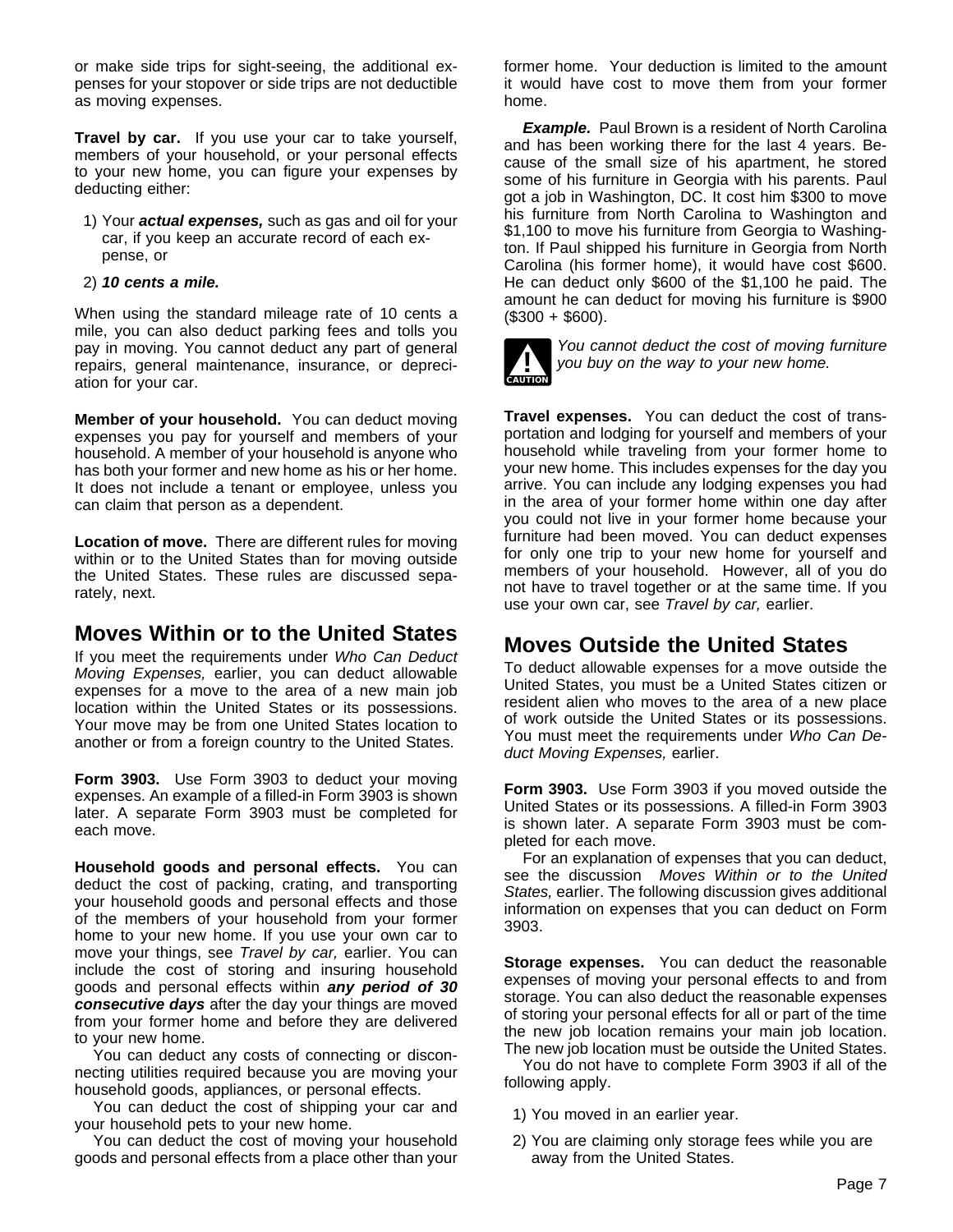3) Any amount your employer paid for the storage fees is included as wages in box 1 of your Form W–2.

Instead, enter the storage fees (after the reduction for the part that is allocable to excluded income) on line 26, Form 1040, and write "Storage" next to the amount.

**Moving expenses allocable to excluded foreign income.** If you live and work outside the United States, you may be able to exclude from income part or all of the income you earn in the foreign country. You may also be able to claim a foreign housing exclusion or deduction. If you claim the foreign earned income or foreign housing exclusions, you cannot deduct the part of your allowable moving expenses that relates to the excluded income.

**TIP** Resident Aliens Abroad, discusses the foreign Publication 54, Tax Guide for U.S. Citizens and earned income exclusion, the foreign housing exclusion, and the foreign housing deduction. It also explains how to figure the part of your moving expenses that relates to excluded income. You can get the publication from most United States Embassies and consulates, or see How To Get Tax Help at the end of this publication.

# **Nondeductible Expenses**

You cannot deduct the following items as moving expenses.

- Any part of the purchase price of your new home.
- Car tags.
- Driver's license.
- Expenses of buying or selling a home.
- Expenses of getting or breaking a lease.
- Home improvements to help sell your home.
- Loss on the sale of your home.
- Losses from disposing of memberships in clubs.
- Meal expenses.
- Mortgage penalties.
- Pre-move househunting expenses.
- Real estate taxes.
- Refitting of carpets and draperies.
- Security deposits (including any given up due to the move).
- Storage charges except those incurred in-transit and for foreign moves.
- Temporary living expenses.

**No double deduction.** You cannot take a moving expense deduction and a business expense deduction for the same expenses. You must decide if your expenses are deductible as moving expenses or as business expenses. For example, expenses you have for travel, meals, and lodging while temporarily working at a place away from your regular place of work may be deductible as business expenses if you are considered away from home on business. Generally, your work at a single location is considered temporary if it is realistically expected to last (and does in fact last) for one year or less.



See Publication 463, Travel, Entertainment, Gift, and Car Expenses, for information on deducting your expenses.

# **Tax Withholding and Estimated Tax**

Your employer must withhold income tax, social security tax, and Medicare tax from reimbursements and allowances paid to you that are included in your income. See Reimbursements included in income, later.

**Reimbursements excluded from income.** Your employer should not include in your wages reimbursements paid under an accountable plan (explained later) for moving expenses that you:

- 1) Could deduct if you had paid or incurred them, and
- 2) Did not deduct in an earlier year.

These reimbursements are fringe benefits excludable from your income as qualified moving expense reimbursements. Your employer should report these reimbursements in box 13 of Form W–2.



for these reimbursed expenses (see<br> **EAUTION** imbursements under How To Report, *later*). You **cannot** claim a moving expense deduction for these reimbursed expenses (see Re-

**Expenses deducted in earlier year.** If you receive reimbursement this year for moving expenses deducted in an earlier year, and the reimbursement is not included as wages in box 1 of your Form W–2, you must include the reimbursement on line 21 of your Form 1040. Your employer should show the amount of your reimbursement in box 13 of your Form W–2.

**Reimbursements included in income.** Your employer must include in your income any reimbursements made (or treated as made) under a nonaccountable plan, even if they are for deductible moving expenses. See Reimbursements under How To Report, later. Your employer must also include in your gross income as wages any reimbursements of, or payments for, nondeductible moving expenses. This includes amounts your employer reimbursed you under an accountable plan (explained later) for meals, househunting trips, and real estate expenses. It also includes reimbursements that exceed your deductible expenses and that you do not return to your employer.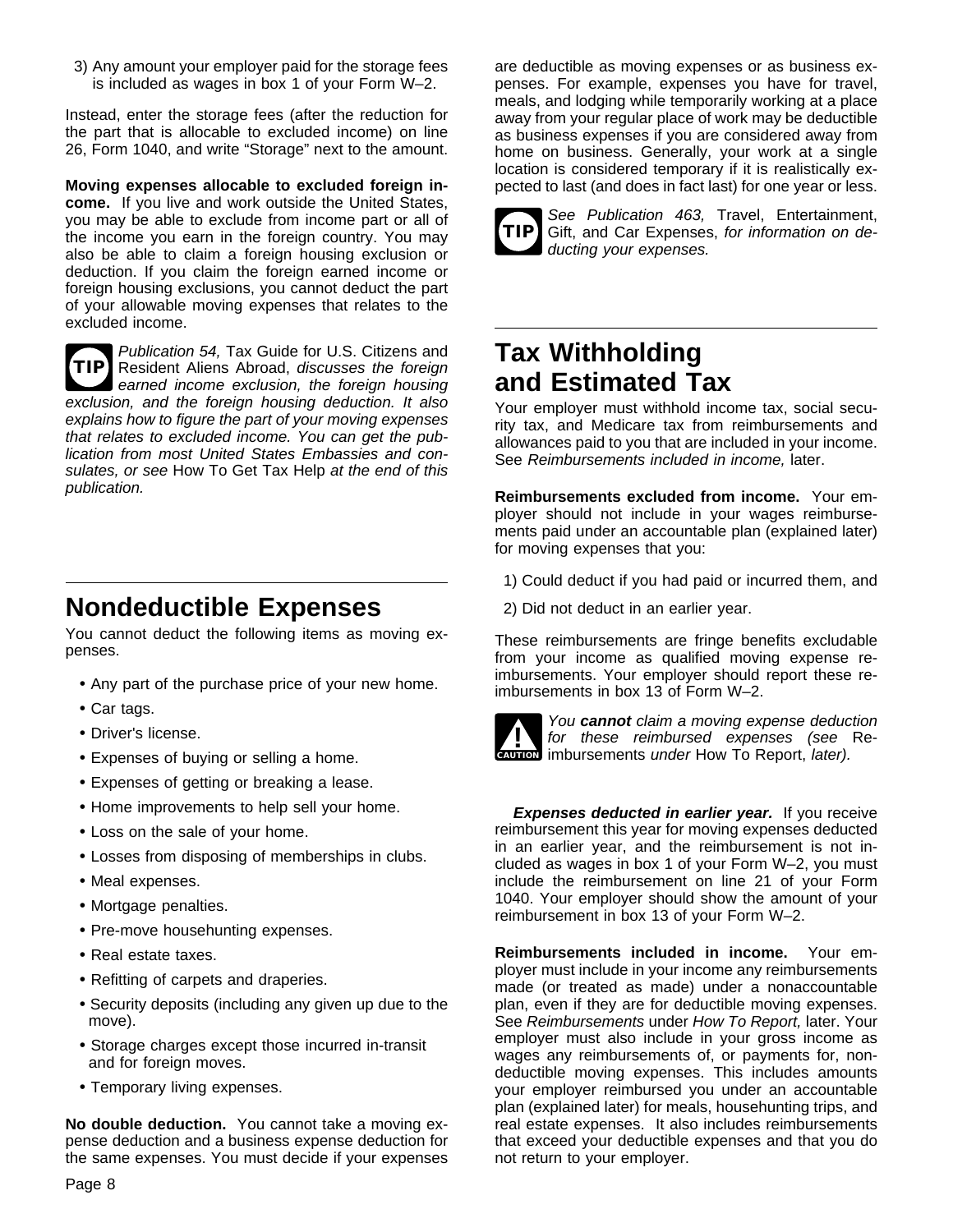**Reimbursement for deductible and nondeductible expenses.** If your employer reimburses you for both deductible and nondeductible moving expenses, your employer must determine the amount of the reimbursement that is not taxable and not subject to withholding. Your employer must treat any remaining amount as taxable wages and withhold income tax, social security tax, and Medicare tax.

**Amount of income tax withheld.** If the reimbursements or allowances you receive are taxable, the amount of income tax your employer will withhold depends on several factors. It depends in part on whether or not income tax is withheld from your regular wages, on whether or not the reimbursements and allowances are combined with your regular wages, and on any information you have given to your employer on Form W–4, Employee's Withholding Allowance Certificate.

**Estimated tax.** If you must make estimated tax payments, you need to take into account any taxable reimbursements and deductible moving expenses in figuring your estimated tax. For details about estimated tax, see Publication 505, Tax Withholding and Estimated Tax.

### **How To Report**

The following discussions explain how to report your moving expenses and any reimbursements or allowances you received for your move.



Use **Form 3903** to report your moving expenses. Use a separate Form 3903 for each qualified move.

**Where to deduct.** Deduct your moving expenses on line 26 of Form 1040. The amount of moving expenses you can deduct is shown on line 5 of Form 3903.



**!** You cannot deduct moving expenses on Form 1040EZ or Form 1040A.

#### **Reimbursements**

This section explains what to do when you receive a reimbursement (including advances and allowances) for any of your moving expenses discussed in this publication.

If you received a reimbursement for your allowable moving expenses, how you report this amount and your expenses depends on whether the reimbursement was paid to you under an accountable plan or a nonaccountable plan. These plans are discussed later. For a quick overview of how to report the reimbursement, see Table 2.

Your employer should tell you what method of reimbursement is used and what records they require.

**Employers.** If you are an employer and you reimburse employee moving expenses, how you treat this reimbursement on your employee's Form W–2 depends

in part on whether you have an accountable plan. Reimbursements treated as paid under an accountable plan are reported in box 13 with code **P.** For more information, see Publication 535, Business Expenses.

Reimbursements treated as paid under nonaccountable plans, as explained later, are reported as pay. See Publication 15, Circular E, Employer's Tax Guide, for information on employee pay.

**Accountable plans.** To be an accountable plan, your employer's reimbursement arrangement must require you to meet all three of the following rules.

- 1) Your expenses must be of the type for which a deduction would be allowed had you paid them yourself. The reasonable expenses of moving your possessions from your former home to your new home, and traveling from your former home to your new home are two examples.
- 2) You must adequately account to your employer for these expenses within a reasonable period of time.
- 3) You must return any excess reimbursement or allowance within a reasonable period of time.

An **excess reimbursement** includes any amount you are paid or allowed that is more than the moving expenses that you adequately accounted for to your employer. See Returning excess reimbursements, later, for information on how to handle these excess amounts.

**Adequate accounting.** You adequately account by giving your employer documentary evidence of your moving expenses, along with a statement of expense, an account book, a diary, or a similar record in which you entered each expense at or near the time you had it. Documentary evidence includes receipts, canceled checks, and bills.

**Returning excess reimbursements.** You must be required to return any excess reimbursement for your moving expenses to the person paying the reimbursement. Excess reimbursement includes any amount for which you did not adequately account within a reasonable period of time. For example, if you received an advance and you did not spend all the money on deductible moving expenses, or you do not have proof of all your expenses, you have an excess reimbursement.

**Reasonable period of time.** What constitutes a "reasonable period of time" depends on the facts and circumstances of your situation. However, regardless of the facts and circumstances of your situation, actions that take place within the time specified in the following list will be treated as taking place within a reasonable period of time.

- 1) You receive an advance within 30 days of the time you have an expense.
- 2) You adequately account for your expenses within 60 days after they were paid or incurred.
- 3) You return any excess reimbursement within 120 days after the expense was paid or incurred.
- 4) You are given a periodic statement (at least quarterly) that asks you to either return or adequately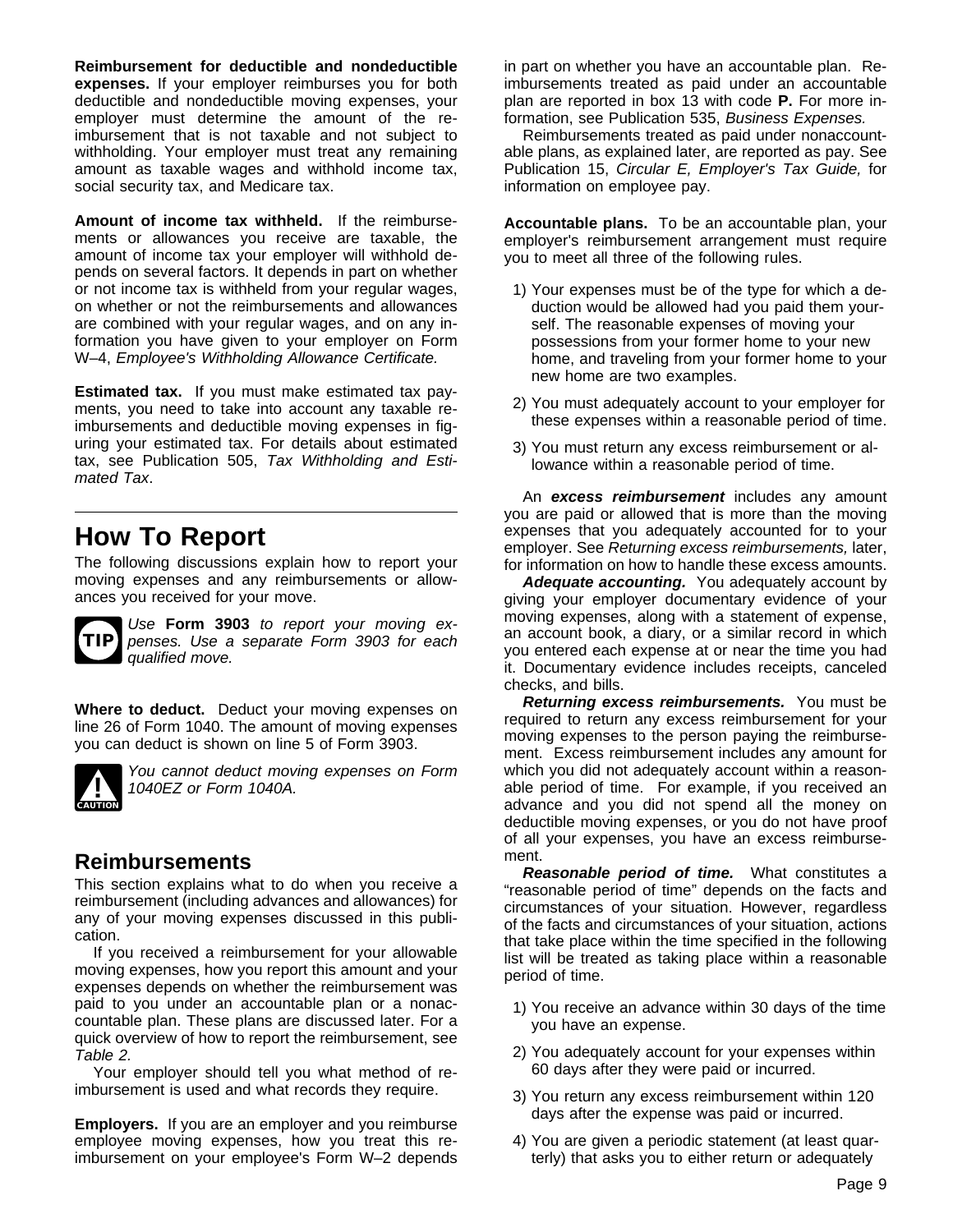### Table 2. **Reporting Employee Moving Expenses and Reimbursements**

| <b>Type of Reimbursement</b><br>Arrangement                                                                                                                                                      | <b>Employer Reports on Form W-2</b>                                                                                                                                    | Employee Shows on Form 3903                                                                                                                                                                                               |  |
|--------------------------------------------------------------------------------------------------------------------------------------------------------------------------------------------------|------------------------------------------------------------------------------------------------------------------------------------------------------------------------|---------------------------------------------------------------------------------------------------------------------------------------------------------------------------------------------------------------------------|--|
| <b>IF</b> Accountable                                                                                                                                                                            |                                                                                                                                                                        |                                                                                                                                                                                                                           |  |
| Actual allowable expense<br>reimbursement<br>Adequate accounting and excess<br>returned                                                                                                          | Reimbursement reported only in<br>box 13. It is not reported in box 1.                                                                                                 | All allowable expenses and<br>reimbursements if excess expenses<br>are claimed. $1$<br>Otherwise, form is not filed.                                                                                                      |  |
| Actual allowable expense<br>reimbursement<br>Adequate accounting and return of<br>excess both required but excess<br>not returned                                                                | Excess reported as wages in box<br>1. Amount adequately accounted<br>for is reported only in box 13. It is<br>not reported in box 1.                                   | All allowable expenses (and<br>reimbursements reported on Form<br>W-2, box 13) if expenses in excess<br>of the reimbursement reported in<br>box 13 of Form W-2 are claimed. <sup>1</sup><br>Otherwise, form is not filed. |  |
| Actual allowable expense<br>reimbursement with mileage<br>allowance (up to standard mileage<br>rate)<br>Adequate accounting and excess<br>returned                                               | Reimbursement reported only in<br>box 13. It is not reported in box 1.                                                                                                 | All allowable expenses and<br>reimbursements if excess expenses<br>are claimed. $1$<br>Otherwise, form is not filed.                                                                                                      |  |
| Actual allowable expense<br>reimbursement with mileage<br>allowance (exceeds standard<br>mileage rate)<br>Adequate accounting up to the<br>standard mileage rate only and<br>excess not returned | Excess reported as wages in box<br>1. Amount up to the standard<br>mileage rate and other<br>reimbursement is reported only in<br>box 13. It is not reported in box 1. | All allowable expenses (and<br>reimbursements reported on Form<br>W-2, box 13) if expenses in excess<br>of the reimbursement reported in<br>box 13 of Form W-2 are claimed. <sup>1</sup><br>Otherwise, form is not filed. |  |
| <b>IF</b> Nonaccountable                                                                                                                                                                         |                                                                                                                                                                        |                                                                                                                                                                                                                           |  |
| Either adequate accounting or<br>return of excess, or both not<br>required by plan                                                                                                               | Entire amount is reported as wages<br>in box 1.                                                                                                                        | All allowable expenses <sup>1</sup>                                                                                                                                                                                       |  |
| <b>IF</b> No reimbursement                                                                                                                                                                       | Normal reporting of wages, etc.                                                                                                                                        | All allowable expenses <sup>1</sup>                                                                                                                                                                                       |  |

<sup>1</sup> Any allowable moving expense is carried to line 26 of Form 1040 and deducted as an adjustment to gross income.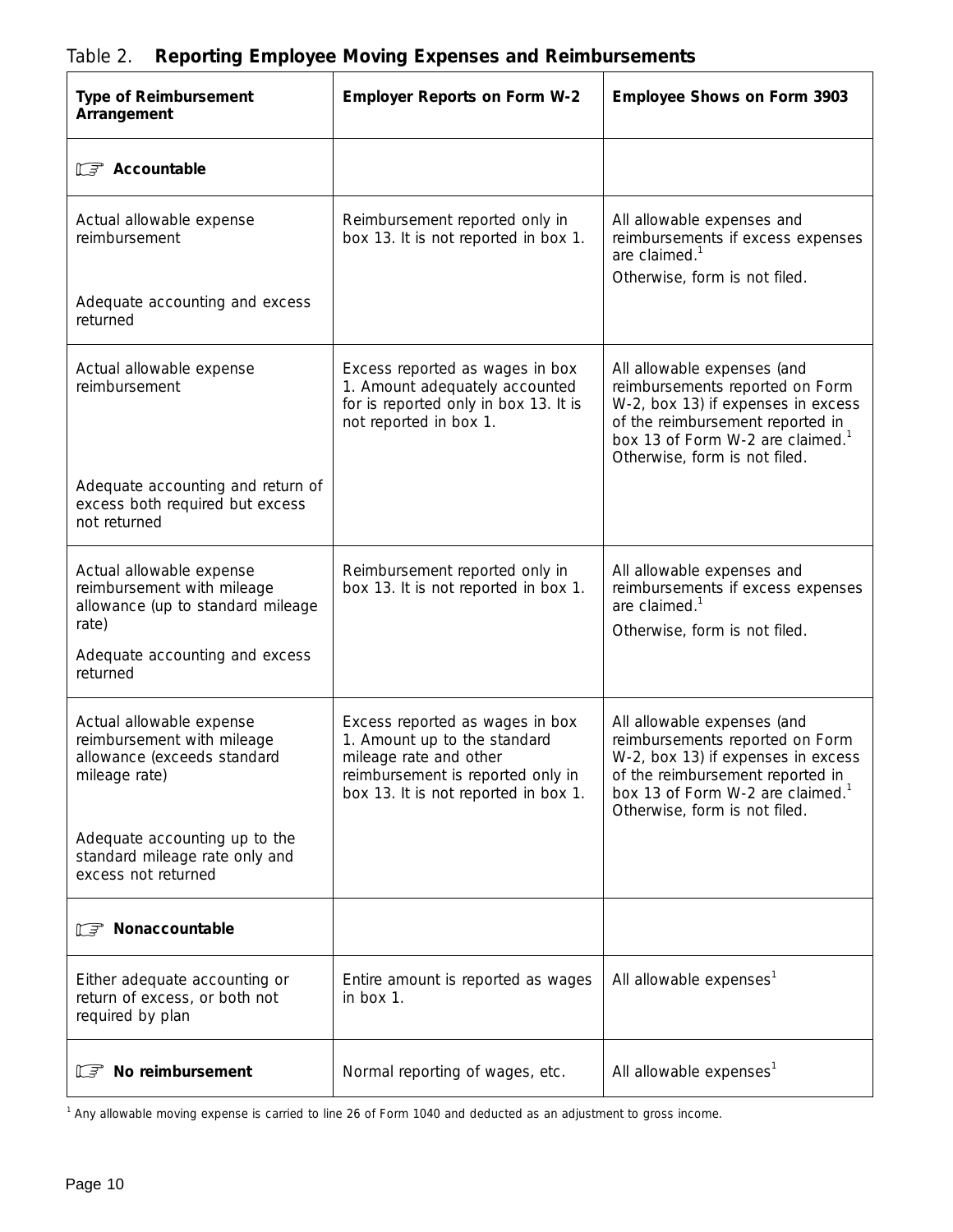account for outstanding advances **and** you comply within 120 days of the statement.

**Employee meets accountable plan rules.** If for all reimbursements you meet the three rules for an accountable plan, your employer should not include any reimbursements of allowable expenses in your income in box 1 of your Form W–2. Instead, your employer should include the reimbursements in box 13 of your Form W–2.

**Example.** You lived in Boston and accepted a job in Atlanta. Under an accountable plan, your employer reimbursed you for your actual traveling expenses from Boston to Atlanta and the cost of moving your furniture to Atlanta.

Your employer will include the reimbursement in box 13 of your Form W–2. If your allowable expenses are more than your reimbursement, show all of your expenses on lines 1 and 2 of Form 3903. Include the reimbursement on line 4 of Form 3903.

**Employee does not meet accountable plan rules.** You may be reimbursed by your employer, but for part of your expenses you may not meet all three rules.

If your deductible expenses are reimbursed under an otherwise accountable plan but you do not return, within a reasonable period, any reimbursement of expenses for which you did not adequately account, then only the amount for which you did adequately account is considered as paid under an accountable plan. The remaining expenses are treated as having been reimbursed under a nonaccountable plan (discussed later).

**Reimbursement of nondeductible expenses.** You may be reimbursed by your employer for moving expenses, some of which are deductible expenses and some of which are not deductible. The reimbursements received for the nondeductible expenses are treated as paid under a nonaccountable plan.

**Nonaccountable plans.** A nonaccountable plan is a reimbursement arrangement that does not meet the three rules listed earlier under Accountable plans.

In addition, the following payments will be treated as paid under a nonaccountable plan:

- 1) Excess reimbursements you fail to return to your employer, and
- 2) Reimbursements of nondeductible expenses. See Reimbursement of nondeductible expenses, earlier.

If an arrangement pays for your moving expenses by reducing your wages, salary, or other pay, the amount of the reduction will be treated as a payment made under a nonaccountable plan. This is because you are entitled to receive the full amount of your pay regardless of whether you had any moving expenses.

If you are not sure if the moving expense reimbursement arrangement is an accountable or nonaccountable plan, ask your employer.

Your employer will combine the amount of any reimbursement paid to you under a nonaccountable plan with your wages, salary, or other pay. Your employer will report the total in box 1 of your Form W–2.

**Example.** To get you to work in another city, your new employer reimburses you under an accountable plan for the \$7,500 loss on the sale of your home. Since this is a reimbursement of a nondeductible expense, it is treated as paid under a nonaccountable plan and must be included as pay on your Form W–2.

**Completing Form 3903.** Complete the Distance Test Worksheet in the instructions for Form 3903 to see whether you meet the distance test. If so, complete lines 1–3 using your actual expenses (except, if you use your own car, you can figure expenses based on a mileage rate of 10 cents a mile, instead of on actual amounts for gas and oil). Enter on line 4 the total amount of your moving expense reimbursement that was excluded from your wages. This excluded amount should be identified with code **P** in box 13 of Form W–2.

If line 3 is more than line 4, subtract line 4 from line 3 and enter the result on line 5 and on Form 1040, line 26. This is your moving expense deduction. If line 3 is equal to or less than line 4, enter zero on line 5 (you have no moving expense deduction). Subtract line 3 from line 4 and, if the result is more than zero, include it on Form 1040, line 7.

**Uniform Relocation Assistance and Real Property Acquisition Policies Act of 1970.** Do not include in income any moving expense payment you received under the Uniform Relocation Assistance and Real Property Acquisition Policies Act of 1970. These payments are made to persons displaced from their homes, businesses, or farms by federal projects.

### **When To Deduct Expenses**

If you were not reimbursed, deduct your allowable moving expenses either in the year you incurred them or in the year you paid them.

**Example.** In December 2000, your employer transferred you to another city in the United States, where you still work. You are single and were not reimbursed for your moving expenses. In 2000 you paid for moving your furniture. You deducted these expenses in 2000. In January 2001, you paid for travel to the new city. You can deduct these additional expenses in 2001.

**Reimbursed expenses.** If you are reimbursed for your expenses, you may be able to deduct your allowable expenses either in the year you incurred them or paid them. If you use the cash method of accounting, you can choose to deduct the expenses in the year you are reimbursed even though you paid the expenses in a different year. See Choosing when to deduct, later.

If you are reimbursed for your expenses in a year after you paid the expenses, you may want to delay taking the deduction until the year you receive the reimbursement. If you do not choose to delay your deduction until the year you are reimbursed, you must include the reimbursement in your income, even if you are reimbursed under an accountable plan. See Reimbursements excluded from income and its discussion, Expenses deducted in earlier year, under Tax Withholding and Estimated Tax, earlier.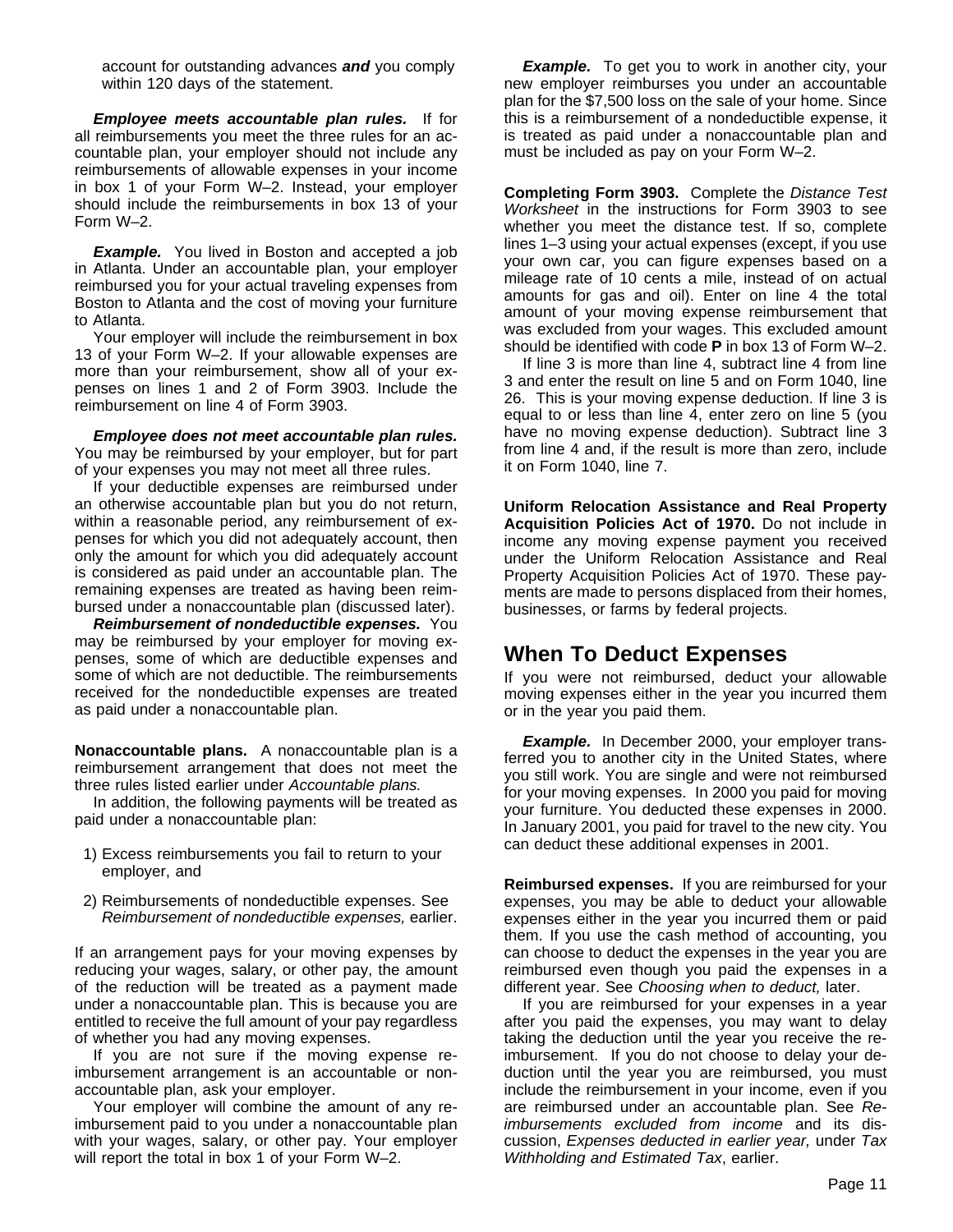**Choosing when to deduct.** If you use the cash method of accounting, which is used by most individuals, you can choose to deduct moving expenses in the year your employer reimburses you if:

- 1) You paid the expenses in a year before the year of reimbursement, or
- 2) You paid the expenses in the year immediately after the year of reimbursement but by the due date, including extensions, for filing your return for the reimbursement year.

**How to make the choice.** You can choose to deduct moving expenses in the year you received reimbursement by taking the deduction on your return, or amended return, for that year.

**CAUTION** excluded from your income. Reimbursements **!** You cannot deduct any moving expenses for which you received a reimbursement that was excluded from, or included in, income are discussed under Tax Withholding and Estimated Tax, earlier.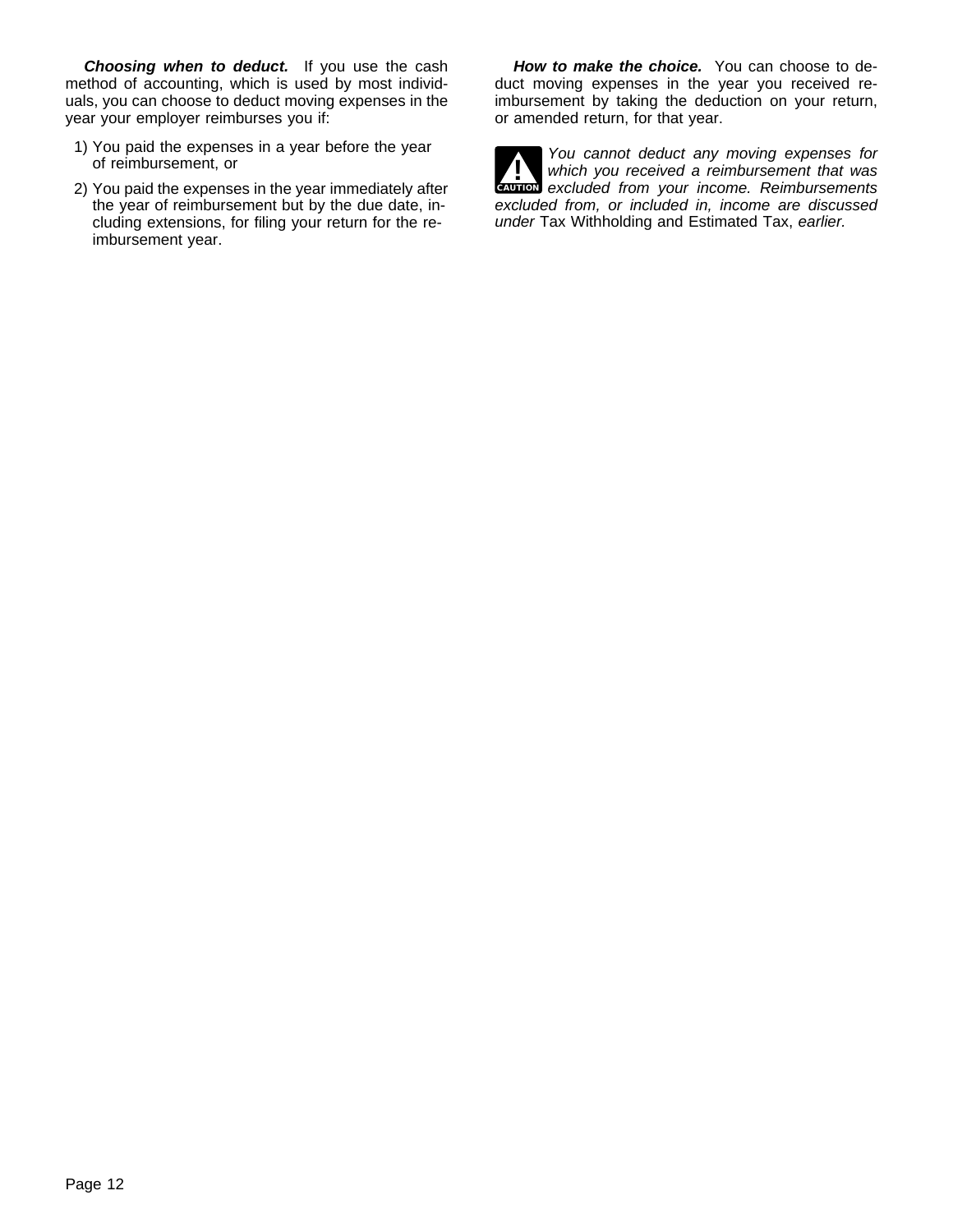## **Example**

Tom Smith is married and has two children. He owned his home in Detroit where he worked. On February 8, his employer told him that he would be transferred to San Diego as of April 10 that year. His wife, Peggy, flew to San Diego on March 1 to look for a new home. She put a down payment of \$25,000 on a house being built and came back to Detroit on March 4. The Smiths sold their Detroit home for \$1,500 less than they paid for it. They contracted to have their personal effects moved to San Diego on April 3. The family drove to San Diego where they found that their new home was not finished. They stayed in a nearby motel until the house was ready on May 1. On April 10, Tom went to work in the San Diego plant where he still works.

| 25.000<br>3) Real estate commission paid on sale of Detroit<br>3,500<br>4) Loss on sale of Detroit home (not including real<br>1,500<br>5) Amount paid for moving personal effects<br>8,000<br>6) Expenses of driving to San Diego:<br>Mileage (Start 14,278; End 16,478)<br>180<br>320<br>7) Cost of temporary living expenses in San Diego:<br>\$42.974 | 1) Peggy's pre-move househunting trip: |  |     |
|-----------------------------------------------------------------------------------------------------------------------------------------------------------------------------------------------------------------------------------------------------------------------------------------------------------------------------------------------------------|----------------------------------------|--|-----|
|                                                                                                                                                                                                                                                                                                                                                           |                                        |  |     |
|                                                                                                                                                                                                                                                                                                                                                           |                                        |  |     |
|                                                                                                                                                                                                                                                                                                                                                           |                                        |  |     |
|                                                                                                                                                                                                                                                                                                                                                           |                                        |  |     |
|                                                                                                                                                                                                                                                                                                                                                           |                                        |  | 720 |
|                                                                                                                                                                                                                                                                                                                                                           |                                        |  |     |
|                                                                                                                                                                                                                                                                                                                                                           |                                        |  |     |

Tom was reimbursed \$10,599 under an accountable plan as follows:

| 400 |
|-----|
|     |
|     |
|     |
|     |
|     |

Tom's employer gave him a breakdown of the amount of reimbursement.

The employer included this reimbursement on Tom's Form W–2 for the year. The reimbursement of deductible expenses, \$7,200 (\$6,800 + \$400) for moving household goods and travel to San Diego, was included in box 13 of Form W–2. His employer identified this amount with code **P.**

The employer included the balance, \$3,399 reimbursement of nondeductible expenses, in box 1 of Form W–2 with Tom's other wages. He must include this amount on line 7 of Form 1040. The employer withholds taxes from the \$3,399, as discussed under Nondeductible expenses, earlier. Also, Tom's employer could have given him a separate Form W–2 for his moving reimbursement.

Tom figures his deduction for moving expenses as follows:

| THEY Stayed III a Hearby Hotel until the House was   |                                            |  |
|------------------------------------------------------|--------------------------------------------|--|
| ready on May 1. On April 10, Tom went to work in the |                                            |  |
| San Diego plant where he still works.                |                                            |  |
| His records for the move show:                       | Minus: Reimbursement included in box 13 of |  |
| 1) Peggy's pre-move househunting trip:               |                                            |  |
|                                                      |                                            |  |

Tom enters these amounts on Form 3903 to figure his deduction. His Form 3903 and Distance Test Worksheet are shown later. He also enters his deduction, \$1,200, on line 26, Form 1040.

**Nondeductible expenses.** Of the \$42,974 expenses that Tom incurred, the following items cannot be deducted.

- Item 1, pre-move househunting expenses.
- Item 2, the down payment on the San Diego home. If any part of it were for payment of deductible taxes or interest on the mortgage on the house, that part would be deductible as an itemized deduction.
- Item 3, the real estate commission paid on the sale of the Detroit home. The commission is used to figure the gain or loss on the sale.
- Item 4, the loss on the sale of the Detroit home. The Smiths cannot deduct it even though Tom's employer reimbursed him for it.
- Item 6, the meals expenses while driving to San Diego. (However, the lodging and car expenses are deductible.)
- Item 7, temporary living expenses.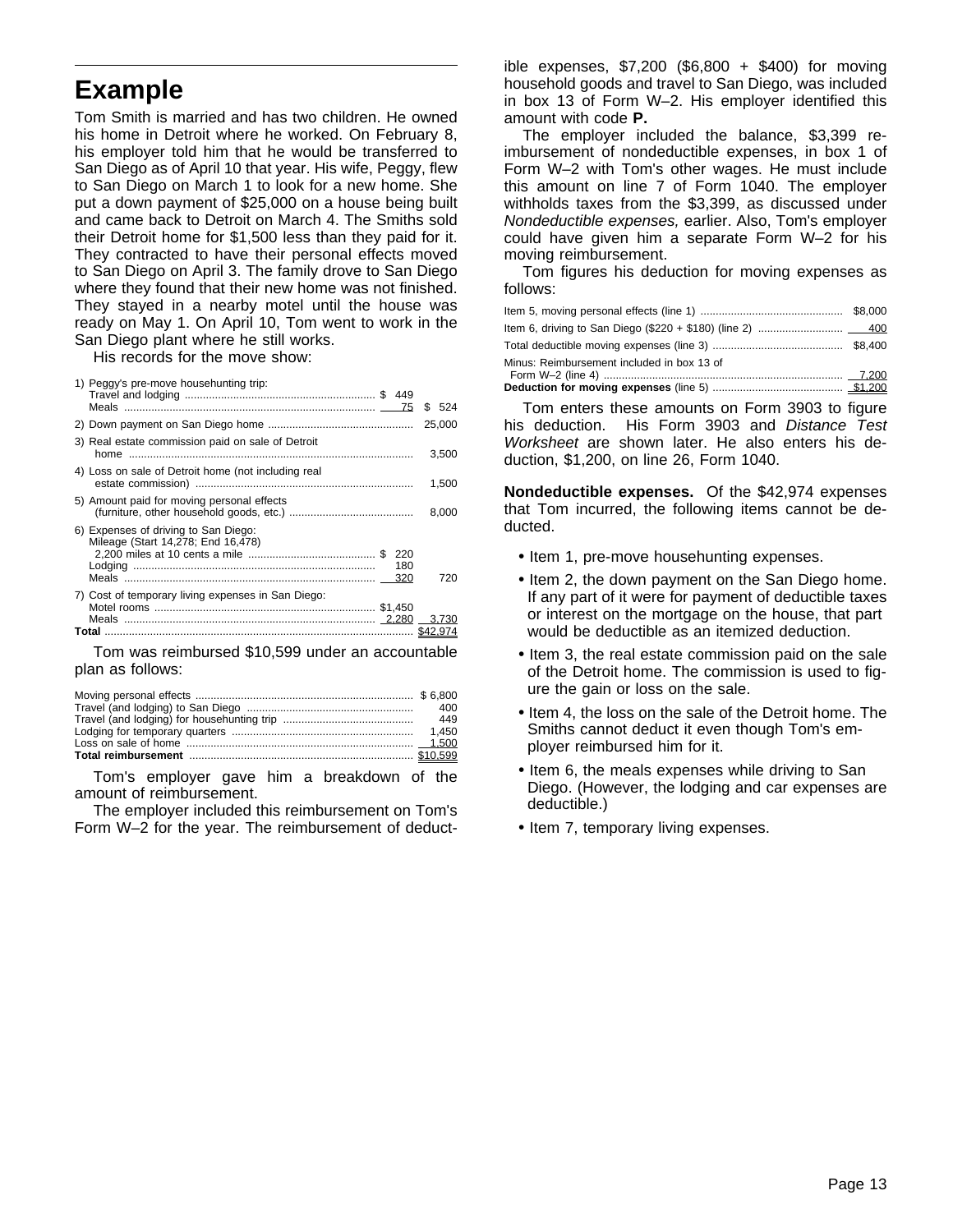Department of the Treasury Internal Revenue Service

(Rev. October

Tom and Peggy Smith

# **Moving Expenses OMB No. 1545-0062** No. 1545-0062

**Attach to Form 1040.**

Attachment

Name(s) shown on Form 1040 **Your social security number Your social security number** 

325 00 6437

**Before you begin,** see the **Distance Test** and **Time Test** in the instructions to make sure you can take this deduction. If you are a member of the armed forces, see the instructions to find out how to complete this form.

|                | Enter the amount you paid for transportation and storage of household goods and personal                                                                                                                                                                                                                                    |                | 8,000 |  |
|----------------|-----------------------------------------------------------------------------------------------------------------------------------------------------------------------------------------------------------------------------------------------------------------------------------------------------------------------------|----------------|-------|--|
| $\overline{2}$ | Enter the amount you paid for travel and lodging expenses in moving from your old home to<br>your new home. Do not include meals (see instructions) results and results and results are not include the state of the state of the state of the state of the state of the state of the state of the state of the state of th | $\overline{2}$ | 400   |  |
| 3              | .<br>In the second companies of the second companies of the second companies of the second companies of the second<br>Add lines 1 and 2                                                                                                                                                                                     | 3              | 8,400 |  |
|                |                                                                                                                                                                                                                                                                                                                             |                |       |  |
| 4              | Enter the total amount your employer paid you for the expenses listed on lines 1 and 2 that is<br>not included in the wages box (box 1) of your W-2 form. This amount should be identified with                                                                                                                             | 4              | 7,200 |  |
|                |                                                                                                                                                                                                                                                                                                                             |                |       |  |
|                | Is line 3 more than line 4?                                                                                                                                                                                                                                                                                                 |                |       |  |
|                | Go to line 5.<br>Yes.                                                                                                                                                                                                                                                                                                       |                |       |  |
|                | You cannot deduct your moving expenses. If line 3 is less than line 4, subtract line 3<br>No.<br>from line 4 and include the result on the "Wages, salaries, tips, etc." line of Form 1040.                                                                                                                                 |                |       |  |
| 5.             | Subtract line 4 from line 3. Enter the result here and on the "Moving expenses" line of Form<br>1040. This is your moving expense deduction<br>the contract of the contract of the contract of the contract of                                                                                                              | 5.             | .200  |  |
|                |                                                                                                                                                                                                                                                                                                                             |                |       |  |

# **General Instructions**

#### **A Change To Note**

Beginning in 1998, include on lines 1 and 2 of Form 3903 **only** the amounts you actually paid for the expenses listed. Include on those lines the total amount you paid even if your employer reimbursed you for the expenses. Use line 4 to report amounts your employer paid directly to you for the expenses listed on lines 1 and 2 if they are **not** reported to you as wages on Form W-2.

**Do not** include on Form 3903 any amount your employer paid to a third party (such as a moving or storage company). Also, do not include the value of any services your employer provided in kind.

#### **Purpose of Form**

Use Form 3903 to figure your moving expense deduction if:

● You moved to a new principal place of work (workplace) within the United States or its possessions, OR

● You moved to a new workplace outside the United States or its possessions and you are a U.S. citizen or resident alien.

If you qualify to deduct expenses for more than one move, use a separate Form 3903 for each move.

For more details, see **Pub. 521,** Moving Expenses.

#### **Who May Deduct Moving Expenses**

If you moved to a different home because of a change in job location, you may be able to deduct your moving expenses. You may be able to take the deduction whether you are self-employed or an employee. But you must meet certain tests explained next.

#### **Distance Test**

Your new principal workplace must be at least 50 miles farther from your old home than your old workplace was. For example, if your old workplace was 3 miles from your old home, your new workplace must be at least 53 miles from that home. If you did not have an old workplace, your new workplace must be at least 50 miles from

your old home. The distance between the two points is the shortest of the more commonly traveled routes between them.

**TIP:** *If you are not sure if you meet the distance test, use the worksheet on this page.*

#### **Time Test**

If you are an employee, you must work full time in the general area of your new workplace for at least 39 weeks during the 12 months right after you move. If you are self-employed, you must work full time in the general area of your new workplace for at least 39 weeks during the first 12 months and a total of at least 78 weeks during the 24 months right after you move.

**What If You Do Not Meet the Time Test Before Your Return Is Due?** If you expect to meet the time test, you may deduct

#### **Distance Test Worksheet** (keep a copy for your records)

| 1. Enter the number of miles from your old home to your new<br>workplace workplace                            | 1. $\frac{2,200}{2}$ miles     |  |
|---------------------------------------------------------------------------------------------------------------|--------------------------------|--|
| 2. Enter the number of miles from your old home to your old                                                   |                                |  |
| workplace example and the series of the series of the series of the series of the series of the series of the | 2. $\frac{5 \text{ miles}}{2}$ |  |
| 3. Subtract line 2 from line 1. If zero or less, enter -0-. $\ldots$ 3. $\frac{2.195}{\ldots}$ miles          |                                |  |

#### **Is line 3 at least 50 miles?**

**Yes.** You meet this test.

**No.** You do not meet this test. You **cannot** deduct your moving expenses. **Do not** complete Form 3903.

**For Paperwork Reduction Act Notice, see back of form.** Cat. No. 12490K Form 3903 (Rev. 10-98)

### Sequence No. **62**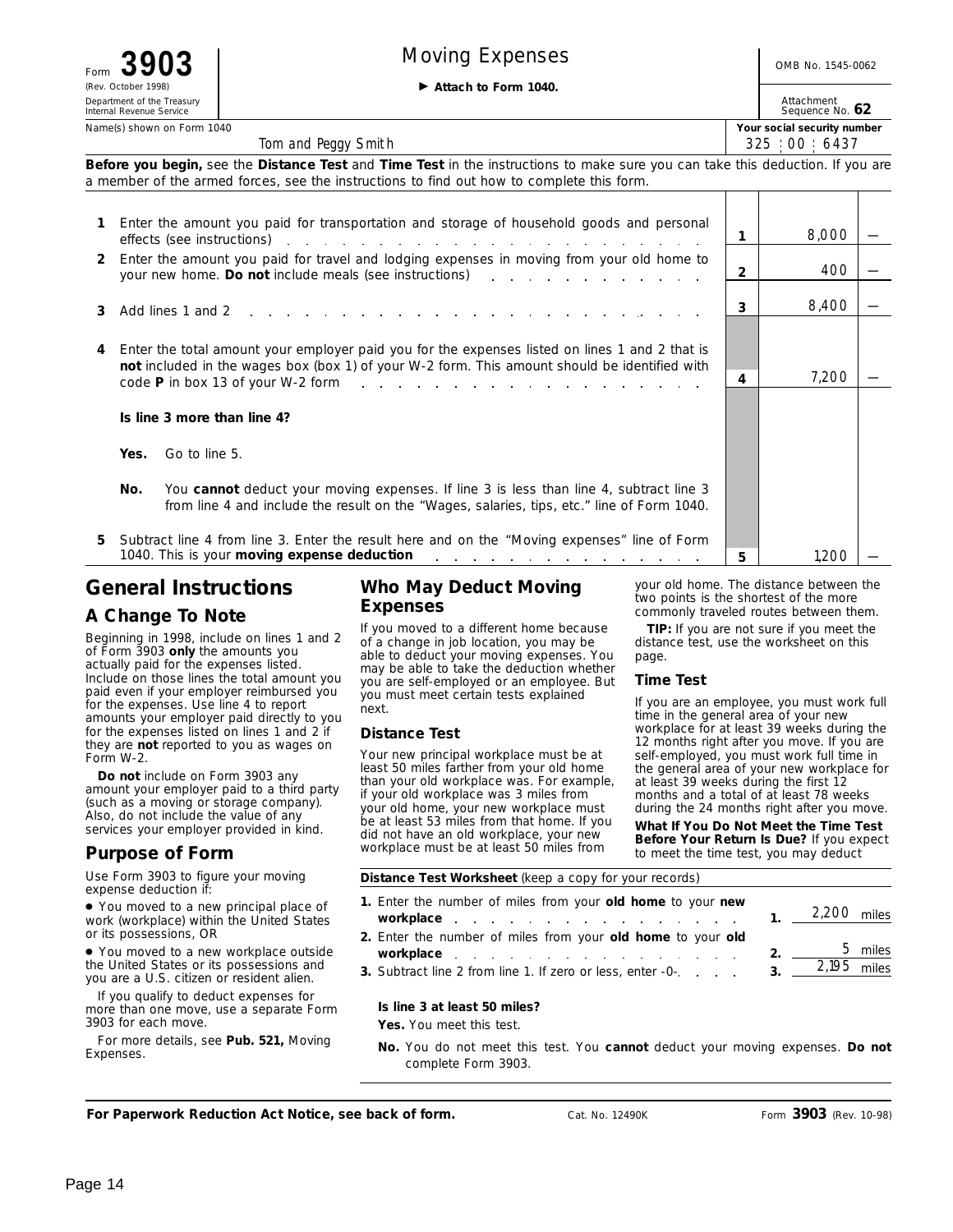# **How To Get Tax Help**

You can get help with unresolved tax issues, order free publications and forms, ask tax questions, and get more information from the IRS in several ways. By selecting the method that is best for you, you will have quick and easy access to tax help.

**Contacting your Taxpayer Advocate.** If you have attempted to deal with an IRS problem unsuccessfully, you should contact your Taxpayer Advocate.

The Taxpayer Advocate represents your interests and concerns within the IRS by protecting your rights and resolving problems that have not been fixed through normal channels. While Taxpayer Advocates cannot change the tax law or make a technical tax decision, they can clear up problems that resulted from previous contacts and ensure that your case is given a complete and impartial review.

To contact your Taxpayer Advocate:

- Call the Taxpayer Advocate at **1–877–777–4778.**
- Call the IRS at **1–800–829–1040.**
- Call, write, or fax the Taxpayer Advocate office in your area.
- Call **1–800–829–4059** if you are a TTY/TDD user.

For more information, see Publication 1546, The Taxpayer Advocate Service of the IRS.

**Free tax services.** To find out what services are available, get Publication 910, Guide to Free Tax Services. It contains a list of free tax publications and an index of tax topics. It also describes other free tax information services, including tax education and assistance programs and a list of TeleTax topics.



**Personal computer.** With your personal computer and modem, you can access the IRS on the Internet at **www.irs.gov**. While visiting our web site, you can select:

- Frequently Asked Tax Questions (located under Taxpayer Help & Ed) to find answers to questions you may have.
- Forms & Pubs to download forms and publications or search for forms and publications by topic or keyword.
- Fill-in Forms (located under Forms & Pubs) to enter information while the form is displayed and then print the completed form.
- Tax Info For You to view Internal Revenue Bulletins published in the last few years.
- Tax Regs in English to search regulations and the Internal Revenue Code (under United States Code (USC)).
- Digital Dispatch and IRS Local News Net (both located under Tax Info For Business) to receive our electronic newsletters on hot tax issues and news.

• Small Business Corner (located under Tax Info For Business) to get information on starting and operating a small business.

You can also reach us with your computer using File Transfer Protocol at **ftp.irs.gov**.

**TaxFax Service.** Using the phone attached to 赒 your fax machine, you can receive forms and instructions by calling **703–368–9694.** Follow the directions from the prompts. When you order forms, enter the catalog number for the form you need. The items you request will be faxed to you.

**Phone.** Many services are available by phone.

- Ordering forms, instructions, and publications. Call **1–800–829–3676** to order current and prior year forms, instructions, and publications.
- Asking tax questions. Call the IRS with your tax questions at **1–800–829–1040.**
- TTY/TDD equipment. If you have access to TTY/TDD equipment, call **1–800–829–4059** to ask tax questions or to order forms and publications.
- TeleTax topics. Call **1–800–829–4477** to listen to pre-recorded messages covering various tax topics.

**Evaluating the quality of our telephone services.** To ensure that IRS representatives give accurate, courteous, and professional answers, we evaluate the quality of our telephone services in several ways.

- A second IRS representative sometimes monitors live telephone calls. That person only evaluates the IRS assistor and does not keep a record of any taxpayer's name or tax identification number.
- We sometimes record telephone calls to evaluate IRS assistors objectively. We hold these recordings no longer than one week and use them only to measure the quality of assistance.
- We value our customers' opinions. Throughout this year, we will be surveying our customers for their opinions on our service.

**Walk-in.** You can walk in to many post offices, libraries, and IRS offices to pick up certain forms, instructions, and publications. Also, some libraries and IRS offices have:

• An extensive collection of products available to print from a CD-ROM or photocopy from reproducible proofs.